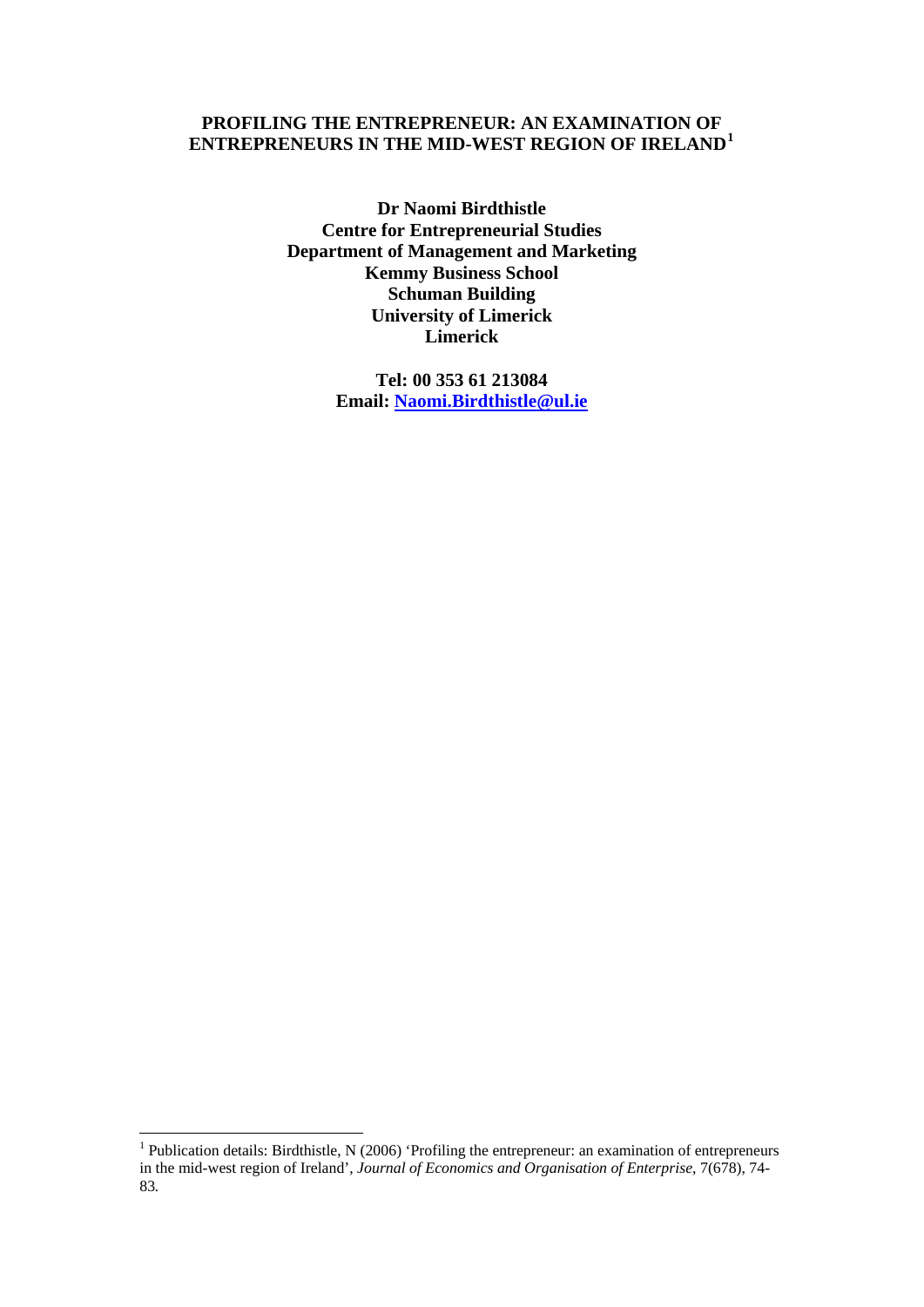## **ABSTRACT**

The aim of this paper is to present research findings which examine the profile of entrepreneurs in the Mid West Region of Ireland. A number of sub-objectives were formed to achieve the above aim, focus being placed on the following: the demographic profile of the entrepreneur and their business; occupational background; educational attainment and attitude to learning; and motivational factors influencing new venture creation.

The methodology utilised for this study was that of a telephone survey, using a standardised questionnaire. A random stratified sample of 200 companies was gathered from a database complied from two main sources – Shannon Development and City and/or County Enterprise Boards located in Limerick, Kerry, Tipperary and Clare. A response rate of 50% was achieved, resulting in 100 valid responses.

Some 86% of respondents were male, 12% were female and 2% were copreneurs (a husband and wife team). The majority (83%) of entrepreneurs were under the age of forty and had pursued a third level education in Ireland, common disciplines being business studies followed by engineering. Some 74% of entrepreneurs were in agreement that their formal education was relevant to their current position as an entrepreneur. Making money was the main motivational factor for starting a business and most significant for male entrepreneurs. The entrepreneurs' businesses were either manufacturing (47%) or service (46%) related. It was evident from the findings that there is a direct relationship between the entrepreneur's previous employment and the source of their business idea.

The outcome of this paper provides academics, practioniers and state bodies with a comprehensive understanding of the profile of entrepreneurs. Therefore, based on this profiling, service providers (such as financial institutions, academics, practioniers and state bodies) will be more knowledgeable about the profile of their customers, which can only enhance the quality of service they offer to entrepreneurs.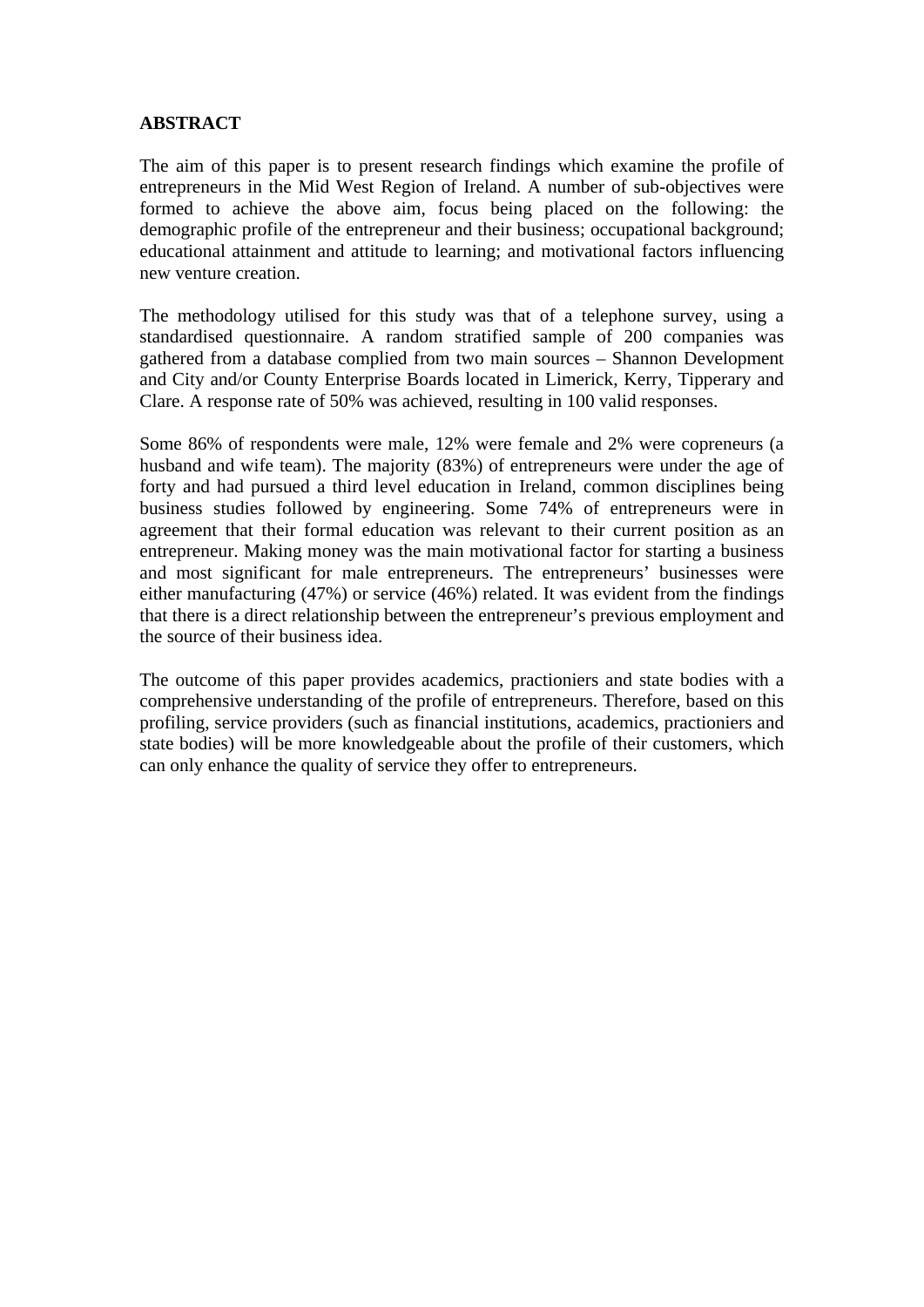## **INTRODUCTION**

In today's rapidly changing world the economy needs enterprising people who have the willingness and ability to take control of their own lives. Entrepreneurs that are able to turn a vision into reality positively influence the long-term strength of any economy because they are actually creating the industries of the future. Nowadays, many large organisations are letting go of staff as a result of investments in technology or reorganisation in an attempt to become more competitive. This and the fact that many countries have been through recession has led to a growth in small businesses. Growth in enterprise has also been helped by the increasing importance of the service sector such as tourism and financial services which offer many opportunities for the self-employed. The European Commission has pointed out in its recent Green Paper on Entrepreneurship in Europe, entrepreneurship is a key engine of growth and innovation, essential for the development of a prosperous Europe (European Commission 2002). The aim of this paper is to present research findings which examine the profile of entrepreneurs in the Mid West Region of Ireland. This was achieved through the study of the human, environmental and organisational conditions that affect entrepreneurship in the region. A number of sub-objectives were formed to achieve the above aim, focus being placed on the following: the demographic profile of the entrepreneur and their business; occupational background; educational attainment; attitude to learning; and motivational factors influencing new venture creation.

# **KEY LITERATURE FINDINGS**

There is no uniform, standardised definition of the entrepreneur and there is no one stereotypical model. However, it is frequently contended that entrepreneurs display certain characteristics and traits (Kirby, 2003). The problem however is that there is no agreement amongst theorists on how many characteristics there are or what form these traits take. For example, Hornaday (1982) identifies more than 40 traits associated with entrepreneurs; Gibb (1990) identifies 12 and Timmons *et al.* (1985) identifies 19. Hisrich and Peters (2002) propose that even though many aspects of an entrepreneur's background has been explored, only a few have differentiated the entrepreneur from the general populace of managers. The background areas explored include childhood family environment, education, personal values, age and work history. Irish studies of entrepreneurs have tended to explore the same background characteristics of the entrepreneur as proposed by Hisrich and Peters (2002), so as to understand the behavioural traits and characteristics of entrepreneurs. Irish studies by Kinsella and Mulvenna (1993) and O'Farrell (1986) suggest that there are commonalties amongst the characteristics of the entrepreneur and they are based on age at start-up; education; previous work experience; and parents' occupation. Entrepreneurial activity rates are highest among those aged between 25-34 years of age according to the GEM Report (2004), with the average age being 30. Fast growth ventures are operated by entrepreneurs in the 35 – 44 age group, whereas slower growing companies in the same industry are operated by founders mostly in the 45 – 54 age category (Kinsella and Mulvenna, 1993).

Kinsella and Mulvenna (1993) found that over 73% of all individuals who set up their own firms held managerial positions in their employment immediately prior to 'going it alone'. Overseas experience is an important determinant of new business success in Ireland. Individuals who have experience of working abroad have a far greater propensity to export once they start their own firms. Also they make better use of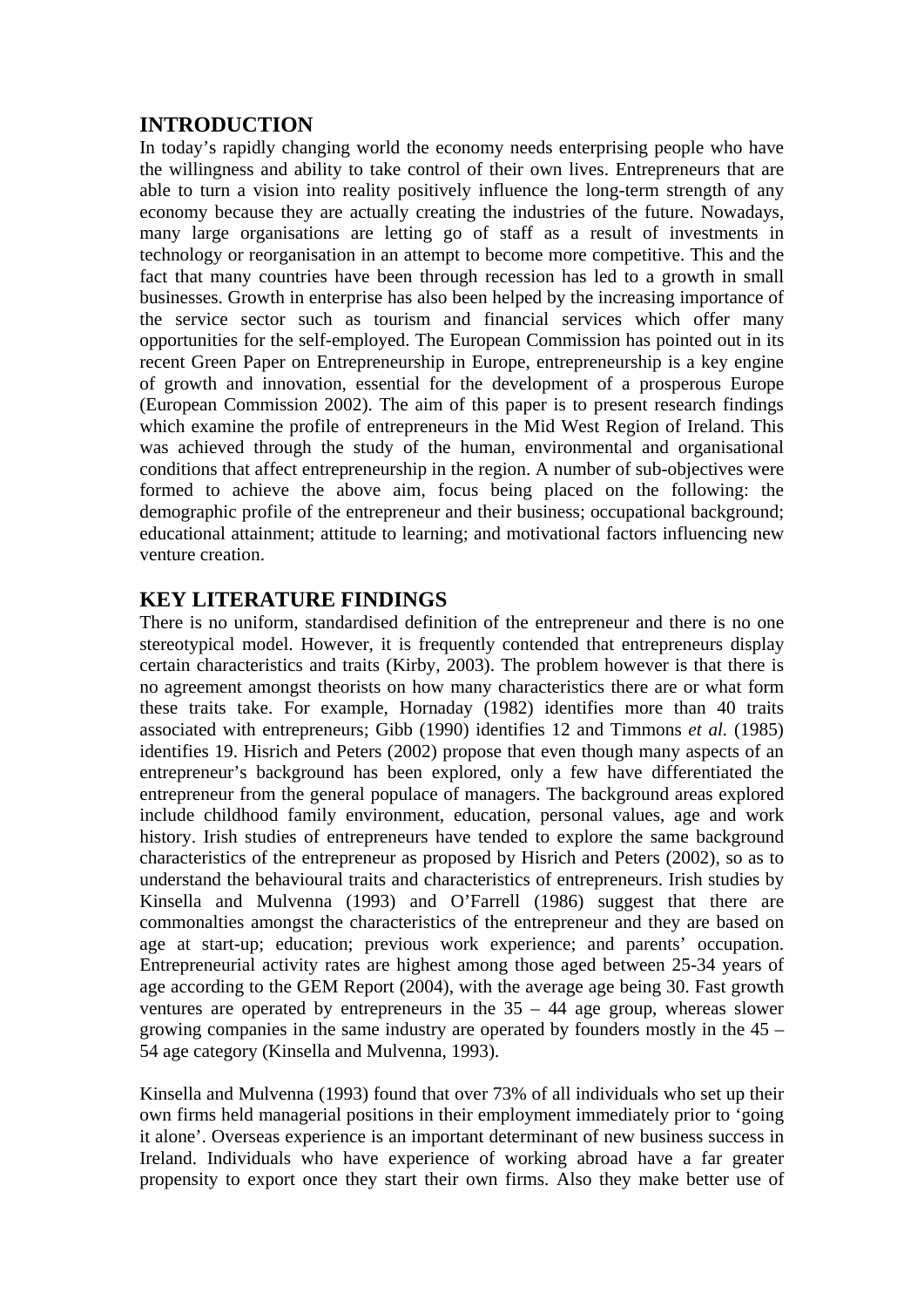contacts within the industry. O'Farrell also found that 42% of founders had worked abroad at some time in their career. Research on Irish entrepreneurs suggests that the level of education attainment is high. Education appears to be correlated with high growth and the creation of ventures producing higher value-added products. A study by O'Farrell (1986) showed that 22% of manufacturing entrepreneurs had a degree at a time when only 9% of males in high population density areas had degrees. Education is more often in the areas of engineering, science and other technical disciplines rather than in commerce and business studies. The GEM Report (2004) identified that the majority of both nascent and new firm entrepreneurs in Ireland are well-educated relatively young men. The GEM Report (2004) further stated that rates of entrepreneurial activity are highest among those in the 'post-leaving certificate studies' group, that is, those with some third level qualification, including vocational education, and among those with 'postgraduate' experience.

Having self-employed parents increases the propensity of individuals to engage in new venture creation. O'Farrell's (1986) study showed that 46% of new firm founders had fathers who were self-employed at a time when only 27% of the population was self-employed. In terms of what motivates Irish people to choose self-employment, O'Farrell's (1986) study identified a number of major motivational factors. Over 70% cited a desire for independence, whilst 30% ranked opportunity to exploit a gap in the market as their primary reason for start-up. Frustration was stated by one-third of the study as their motive for starting their business. This evolved due to bureaucratic organisations impeding autonomy and social mobility, hence blocking people in their current jobs. Surprisingly only 10% of O'Farrell's study ranked money as the number one motive for start-up. Other less important reasons were redundancy, meeting a suitable business partner and a desire to return to work in Ireland.

The Global Entrepreneurship Monitor (GEM) 2004 study found that the total entrepreneurial activity index (TEA) for Ireland is 7.7%. This means that about one in every thirteen adults of working age in Ireland are actively engaged in current entrepreneurial activity. The GEM (2004) findings state that based on current population figures there are about 200,000 entrepreneurs in Ireland. About 110,000 are *nascent* entrepreneurs in the process of starting a new business or actively planning to do so. Typically, nascent entrepreneurs are still in full-time employment. In addition, a further 83,000 are *new firm entrepreneurs* (they are owner managers of new firms started in the previous 42 months). This is the equivalent of almost 2,000 new businesses being started in Ireland almost every month. This places Ireland above the average for the 30+ countries surveyed in terms of their owner's growth expectations. In addition to those starting a new business, GEM research is also able to identify those who have set up new businesses in the past 5 years. GEM Ireland estimates that 6.5% (163,000) of the adult population are owner-managers of businesses that are longer established and are still in existence.

Ireland's TEA rate is ranked 7th of the 22 OECD countries that participated in the GEM project in 2004. Compared to other EU countries that participated in GEM in 2004, Ireland ranked second to Poland and ranks first among the pre-accession EU states. There is a much higher level of entrepreneurship through necessity in Poland (35%), however, than is the case in Ireland (13%). In general, entrepreneurship, which occurs as a positive choice in response to an identified commercial opportunity, is associated more closely with positive economic benefits than is entrepreneurship that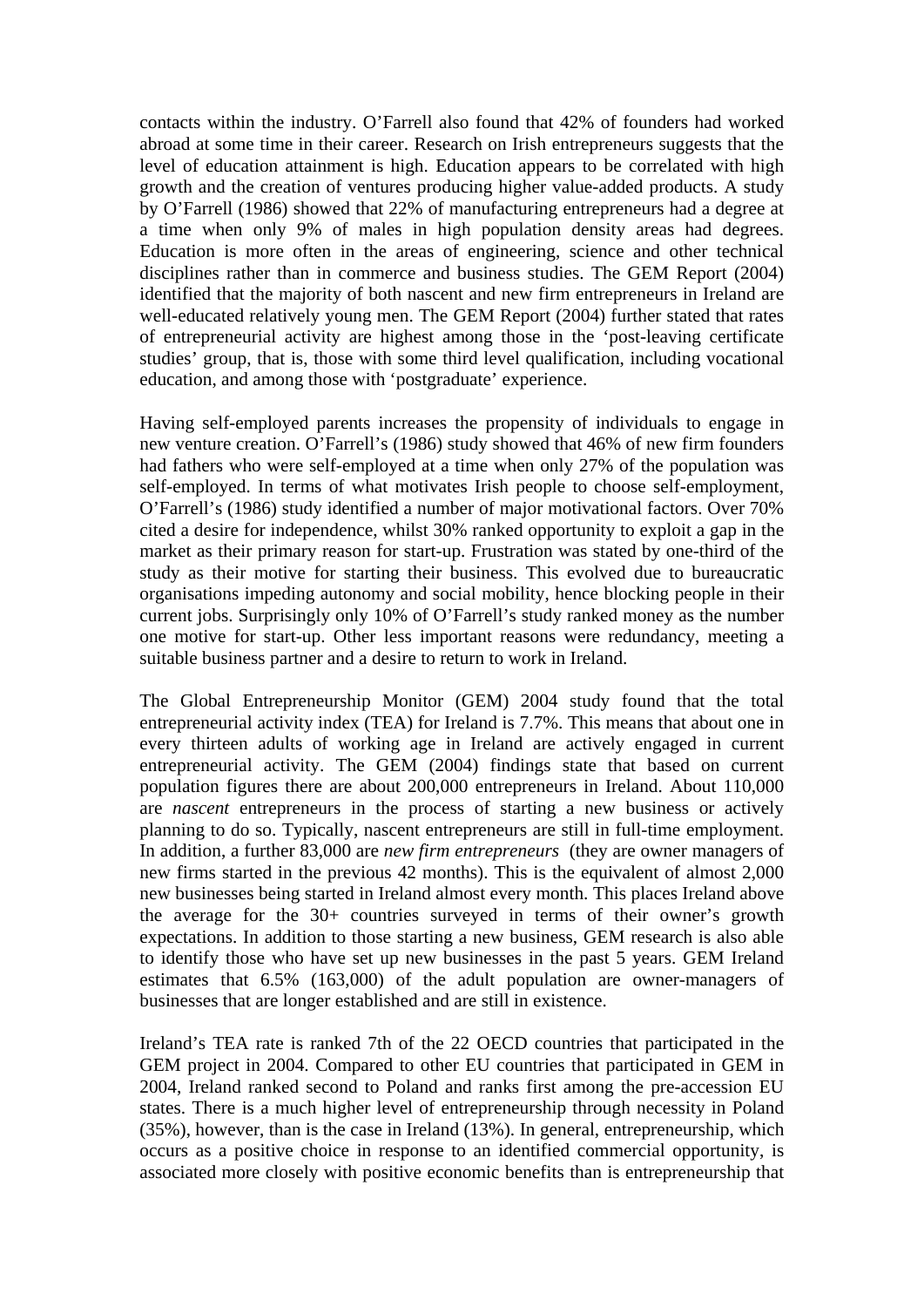is driven by necessity and a lack of choice (GEM, 2004). The research evidence to date suggests that relative to the average person, Irish entrepreneurs are educated to a higher level, often to degree level and are more likely to be the eldest member of a family whose parents are self-employed. A desire for independence is one of the primary motivators for business start-up amongst Irish entrepreneurs.

#### **METHODOLOGY**

The methodology utilised for this study was that of a telephone survey, using a standardised questionnaire. A random stratified sample of 200 companies was gathered from a database complied from two main sources – Shannon Development and City and/or County Enterprise Boards located in Limerick, Kerry, Tipperary and Clare. The research sample reflects the key constituent groups of entrepreneurs in the Mid-West Region, calculated in accordance with sectoral, company size and geographic ratios. A response rate of 50% was achieved, resulting in 100 valid responses.

#### **RESEARCH FINDINGS**

The findings presented in this paper are broken down into four sections, each to represent the results of the sub-objectives posed which were (1) the demographic profile of the entrepreneurs and their business, (2) occupational background, (3) educational attainment and attitude to learning, and (4) motivational factors that influenced business start-up.

#### **Demographic Profile of the Entrepreneurs and their Business**

Male entrepreneurs were the dominant respondents, accounting for 86% with the remaining being females at 12% and/or husband and wife teams at 2%. The majority (44%) of the respondents were in the age bracket of 31 - 40 when they first started their venture. A further 39% were aged between 20 - 30 at the initial start-up stage of the business. Results indicate that female entrepreneurs tend to be younger than male entrepreneurs at start-up, in that 67% of females were aged between 20 - 30, compared to 34% of males. Forty-six percent of males were aged between 31-40 while 33% of females were also of that age.

The responding entrepreneurs were spread throughout the Mid West Region of Ireland: 29% were located in Limerick, 29% in Clare, 15% in Tipperary and 27% in Kerry. The entrepreneurs' businesses were evenly distributed amongst the manufacturing (47%) and service (46%) sectors with a minority of entrepreneurs (7%) in the manufacturing and supplier sector. The majority of entrepreneurs (70%) had started their business in the 1990s with the remaining entrepreneurs established prior to 1990's. Job generation is one of the functions of an entrepreneur. The questionnaire reviewed the number of individuals that the entrepreneur had employed on a full-time basis. Fifty-two percent of respondents employ less than 10 employees, 41% employ 11 but less than 50 employees and the remaining 7% employ 50 or more employees. The sector, which showed the highest rate of staff employed, was the service industry.

The results indicate that the majority of entrepreneurs are relying on the Irish market from a turnover perspective. However a significant number of entrepreneurs trade with the American, European and UK markets. From the point of view of growth in the future for the entrepreneur, interviewees were asked if they expected to enter any new markets in the near future. The response to this was quite balanced: 50% stated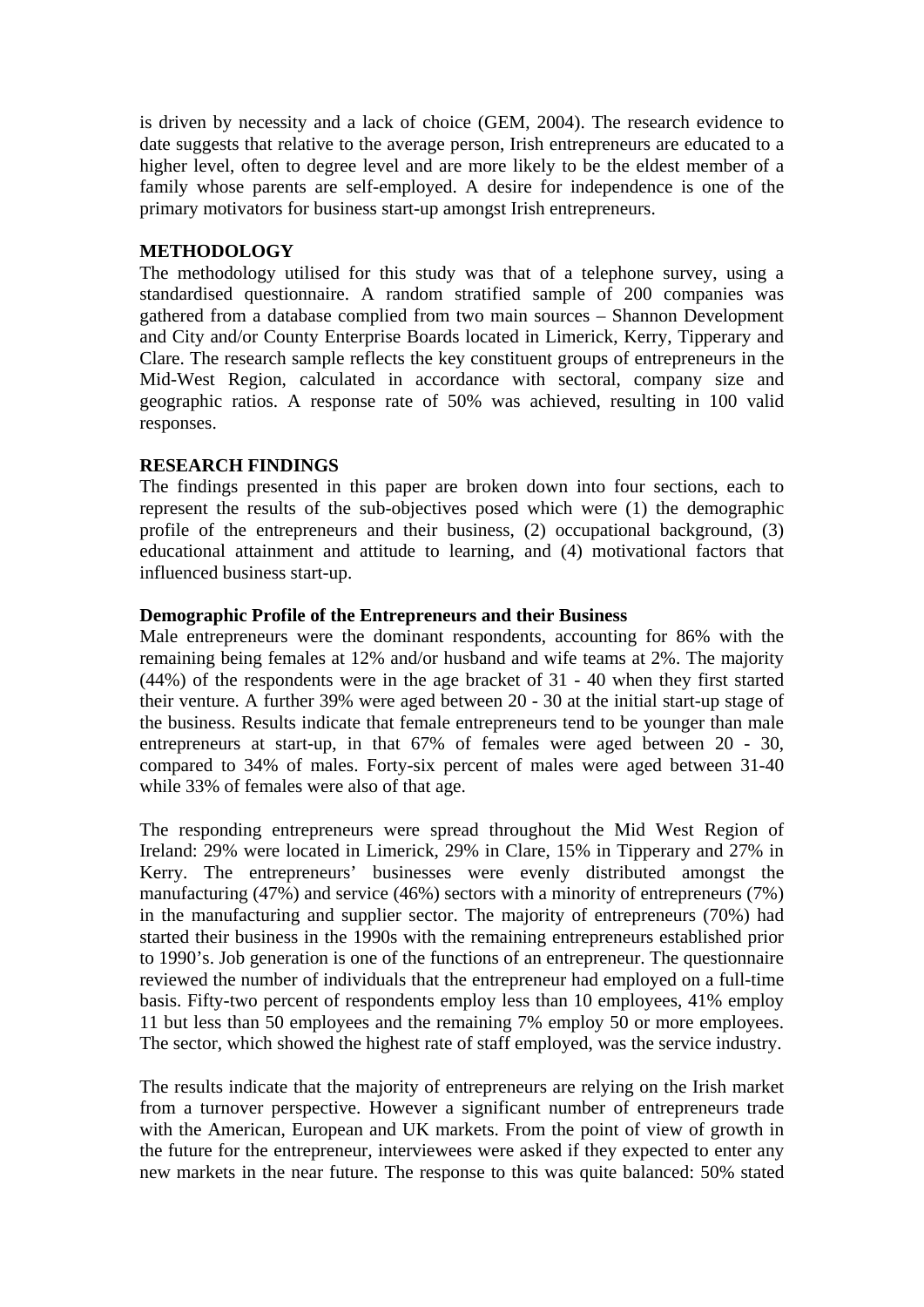that they expect to enter other markets in the future, whilst 50% did not. Of the 50% that expect to enter new markets, the most common market stated was Great Britain, followed by the American and Canadian market.

#### **Occupational Background**

Entrepreneurs were questioned about their business work experience prior to establishing their current enterprise. The main employment of these entrepreneurs before they started up their current venture was in the sectors of service and manufacturing. The findings identify that 22% of entrepreneurs who were employed in the manufacturing sector prior to their business start-up actually started a manufacturing type of business. The same results can be seen in the service industry whereby 22% of entrepreneurs that were employed in the service industry also set up the same type of business. The manufacturing sector proved to be the most relevant sector for work experience for the entrepreneur. A total of 19% of the respondents stated that the work experience that they received in the manufacturing sector, prior to the start-up proved to be "very closely related" to their current position as an entrepreneur. Those employed in the service sector also stated that the work experience was "very closely related" as 21% of the respondents were of this opinion. From the research carried out a direct relationship exist between the entrepreneur's previous employment and the source of their business idea. Table 1 below shows that 27% of entrepreneurs were of this viewpoint. Other sources were market opportunities identified and family influence.

| $11$ may $11$ cm $\bullet$ cm $\bullet$ both even on $11$ our mean $\bullet$ building both and $\bullet$ |         |
|----------------------------------------------------------------------------------------------------------|---------|
| <b>Source of Business Idea</b>                                                                           | Percent |
| <b>Market Knowledge</b>                                                                                  | 34%     |
| <b>Previous Employment</b>                                                                               | 27%     |
| <b>Family Influence</b>                                                                                  | 10%     |
| <b>Research</b>                                                                                          | $7\%$   |
| <b>Business Takeover</b>                                                                                 | 3%      |
| <b>Business Contacts</b>                                                                                 | 3%      |
| <b>College Experience</b>                                                                                | 2%      |
| <b>Other</b>                                                                                             | 14%     |
| <b>Total</b>                                                                                             | 100%    |

**Table: 1 What were the sources of you new business idea?** 

In terms of location, 82% were employed in Ireland, 5% in Britain and the remaining countries being the United States, Australia, the Far East and Spain. The duration of their previous work experience ranged from  $6 - 10$  years for 35% of entrepreneurs and a lesser period of  $2 - 5$ years for 34%. Apart from looking at the previous work experience of the entrepreneur in regard to the sector, the location, and time employed, the types of positions held and the number of different jobs was questioned. Thirty-five percent held managerial positions, a further 32% held titled positions; 15% were employees and a further 18% were employed in other areas. This was the first business start-up for 67% of the entrepreneurs, whilst 33% stated that they had started other businesses besides their current business. Thirty percent had been employed in one job prior to starting their own business while 60% had between 2 and 5 jobs. The remaining 10%, had between 6 and 30 jobs prior to business startup.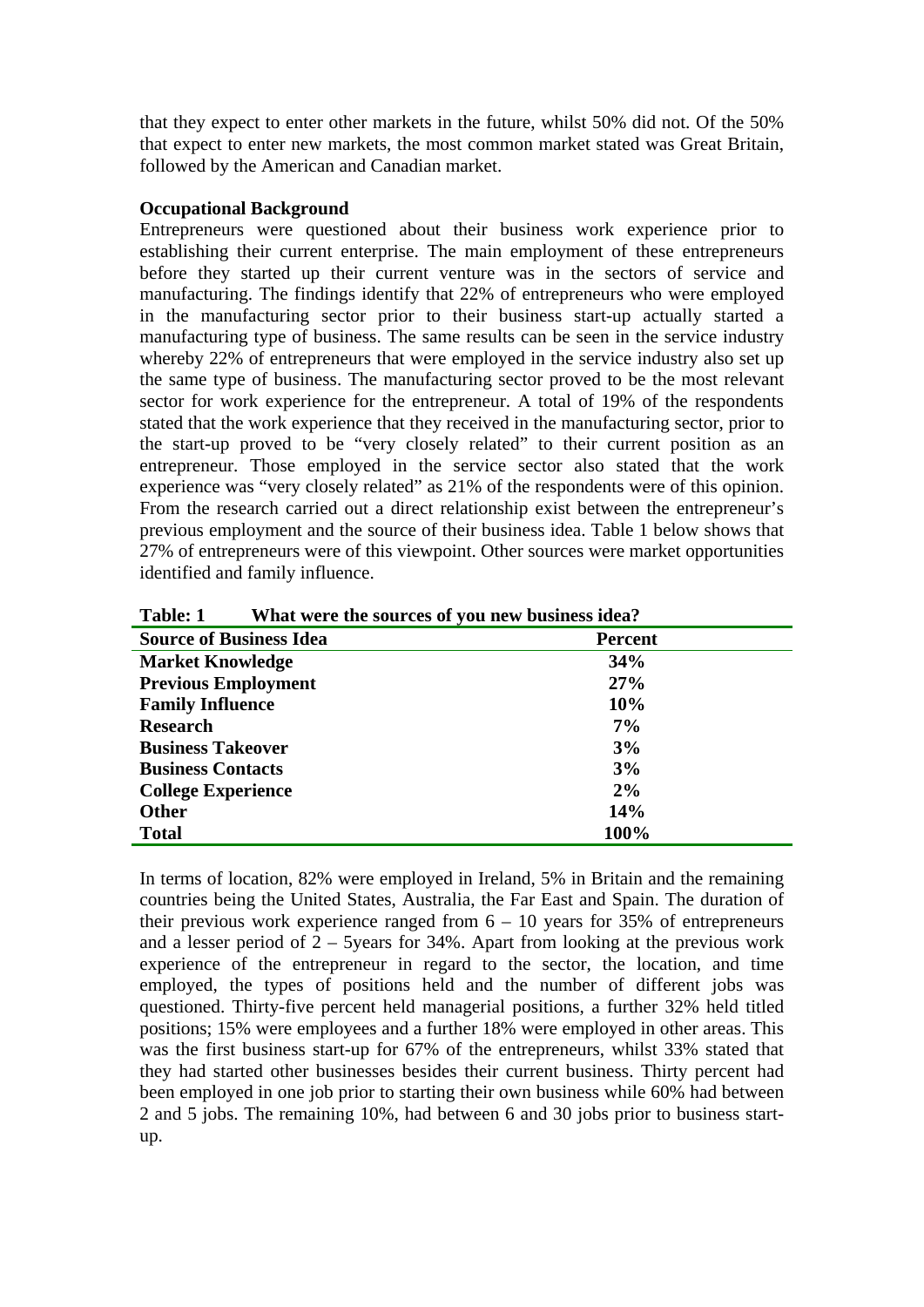#### **Education and Attitude to Learning**

Secondary level education was the highest educational level achieved by 23% of entrepreneurs, with a further 57% achieving a tertiary level qualification and 20% pursued a trade. Results indicate that there were numerous and various disciplines pursued by entrepreneurs, however, business studies, engineering and science were the most predominant courses pursued by entrepreneurs. Results, based on the entrepreneurs that had received a primary degree, 42% of females had a degree compared to 28% of male entrepreneurs, thus implying that female entrepreneurs have achieved higher educational awards. Younger entrepreneurs tend to be more educated than older entrepreneurs. Results indicate that 18% of entrepreneurs aged between 20- 30 had primary degrees compared to only 6% of entrepreneurs aged between 41 and 50. The relevance of the entrepreneur's formal education to their current position as an entrepreneur was also examined. Over 70% of entrepreneurs found their formal education to be either very relevant or relevant to their current position. These findings indicate a belief by entrepreneurs that the formal education received was of benefit to them in operating their current business. Entrepreneurs were further questioned on their attitude to learning and their perception of the current education system in Ireland and what amendments they would recommend to encourage/prepare entrepreneurs. Over 80% of entrepreneurs believe that amendments should be made to the current educational system such as: more practical "hands-on" experience for graduates, more interaction with the business community and subjects being more project based and focused on trades rather than academic subjects. It was noted by entrepreneurs that the current education system should have a more entrepreneurial focus and be more supportive of the entrepreneur. All disciplines should train students or graduates to be more entrepreneurial rather than just training them to be employees in another firm. It was recommended that all disciplines should be taught entrepreneurship courses.

#### **Motivational Factors Influencing New Venture Creation**

Entrepreneurs were asked to identify their main motivations for starting their business. Firstly entrepreneurs were asked who they felt was the most influential person in their decision to become an entrepreneur. The most common responses were "nobody in particular" (37%) and "they themselves" (24%). Secondly, entrepreneurs were asked to cite the main motivating factor for starting their business, Table 2 below highlights the results.

| Table 2<br>The Main Motivations For Starting the Business (n=96) |                   |
|------------------------------------------------------------------|-------------------|
| <b>Motivation</b>                                                | <b>Percentage</b> |
| A preference for self-employment                                 | 37%               |
| To make money                                                    | 30%               |
| Identified a business opportunity                                | 11%               |
| Utilise knowledge                                                | 11%               |
| <b>Family Background</b>                                         | 5%                |
| Other                                                            | 6%                |
| <b>Total</b>                                                     | 100%              |

| Table 2 | The Main Motivations For Starting the Business $(n=96)$ |
|---------|---------------------------------------------------------|
|         |                                                         |

When investigated further through cross-tabulation there was a significant difference in the motivations for starting a business between male and female entrepreneurs. Male entrepreneurs (24%) cited their main motivation was "to make money"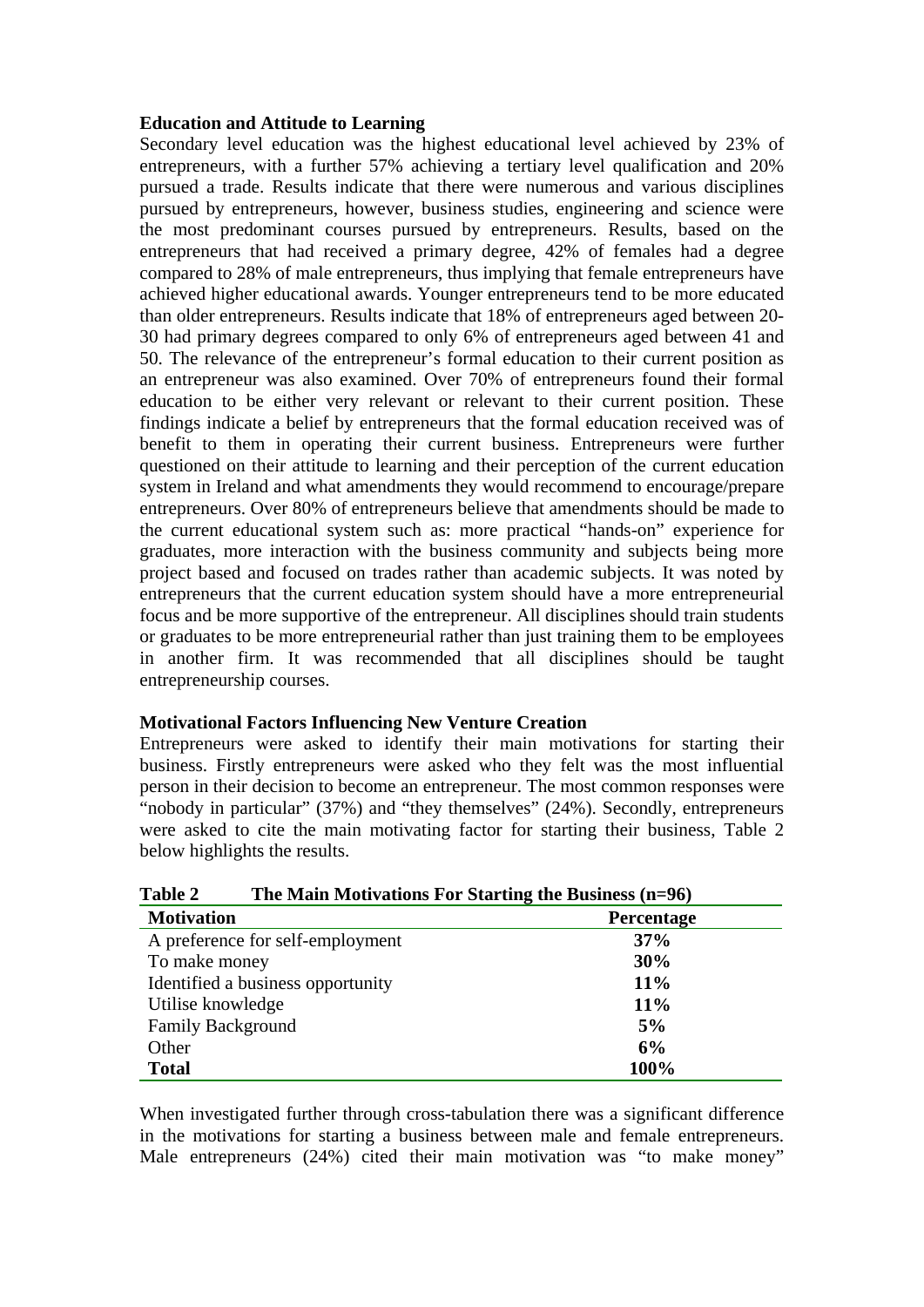compared to 4% of females. The main motivation for female entrepreneurs in starting the business was the fact that they had "a preference for self-employment".

### **CONCLUSION**

From the research carried out, an in-depth profile of the entrepreneur and their businesses can be elicited. Male entrepreneurs were predominant in terms of response rate. Over 70% of responding businesses were started in the last decade, which were evenly distributed between the manufacturing and service sector. The majority of entrepreneurs were in the age bracket of  $31 - 40$  years when they first started their venture. Females tend to be younger than male entrepreneurs at start-up. More than 90% were small and micro sized businesses, which predominantly focused on the Irish market. In terms of business growth, the findings have indicated a strong reliance on both the Irish and British market. However, little focus has been placed on the potential for growth within other European countries. Previous work experience was primarily in the manufacturing or service sectors and their work experience prior to start-up proved to be very closely related to their current position as an entrepreneur. There also exists a direct relationship between the entrepreneurs' previous employment and their source of business idea. The majority of entrepreneurs' previous employment was in Ireland with the duration of employment ranging from 2 to 10 years. Thirty percent had been employed in one job prior to starting their own business, while 60% had between 2 to 5 jobs and over half of the entrepreneurs had held a senior position in their previous employment. In most cases this was the first business start-up for the entrepreneur.

Educational attainment of entrepreneurs was quite high as 57% had achieved a tertiary level qualification, 20% had pursued a trade and 23% had achieved a secondary level education. One of the notable findings of the research was that 42% of females had a degree compared to 28% of male entrepreneurs, thus implying that female entrepreneurs have achieved higher educational awards. The findings indicate there was a belief amongst the entrepreneurs that their educational achievements is of relevance to their current business, therefore placing a high value on the education offered in Ireland. The main amendment that the entrepreneurs put forward in regard to the current educational system is that it should be more practical rather than theoretical. A recommendation would be that the business community be integrated with educational institutions and direct relationships should be established. The benefits of this would be two-fold: firstly it would make the services offered by the tertiary level educators more visible to the entrepreneurs and secondly it would enable a relationship to be developed between industry and the tertiary level educators. More "hands-on" experience is needed for industry, especially for starting one's own business venture. Entrepreneurship education should be offered on a multidisciplinary basis, the bedrock of which is providing more hands-on experience with the business community.

In terms of the most influential person influencing the entrepreneur in his/her decision to start the business, entrepreneurs cited no one in particular. "Making money" was the main motivating factor for male entrepreneurs whereas female entrepreneurs stated a "preference for self-employment" as their main motive. The outcome of this paper provides academics, practioniers and state bodies with a comprehensive understanding of the profile of entrepreneurs. The sample could be viewed as a representation of the overall population of entrepreneurs in Ireland. Therefore, based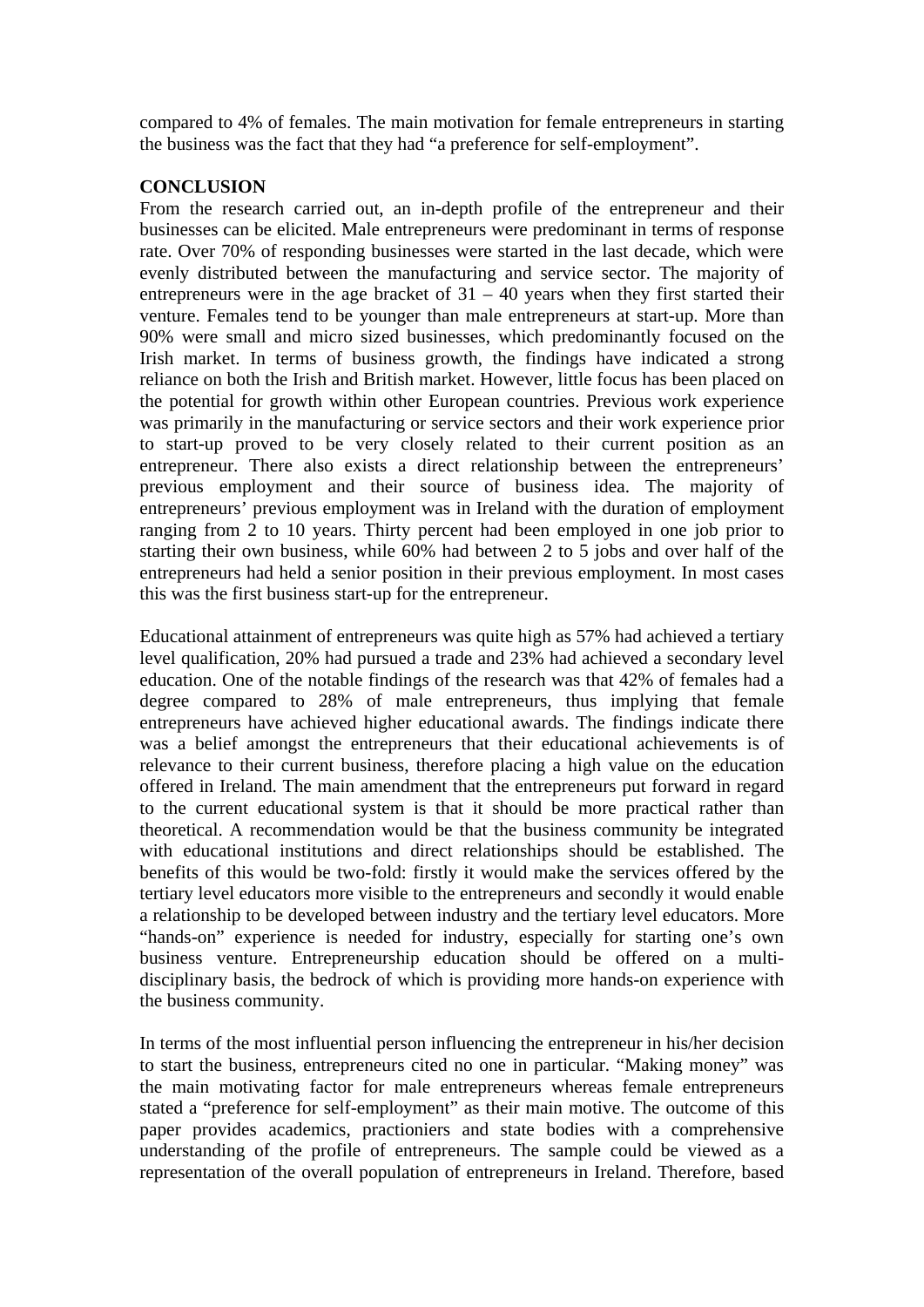on this profiling, service providers (such as financial institutions, academics, practioniers and state bodies) will be more knowledgeable about the profile of their customers, which can only enhance the quality of service they offer to entrepreneurs.

#### **REFERENCES:**

Audretsch, D.B. (2002) 'Entrepreneurship: A survey of the literature in 2002' in *Green Paper: Entrepreneurship in Europe.,* 2003, 1-26, Brussels: Commission of the European Communities.

Central Statistics Office, (2003a) *Quarterly National Household Survey: Quarter 4*, Dublin: Ireland.

Central Statistics Office, (2003b) *National Income and Accounts*, Dublin: Ireland.

Department of Finance (2004) *Budgetary and Economic Statistics*, Dublin: Ireland.

European Commission, (1998) *Enhancing European Competitiveness: Report of the Competitiveness Advisory Group*, Brussels: European Commission.

European Commission, (2002a) *Preliminary draft Commission Recommendation of Amending 96/280/EC concerning the definition of Small and Medium-Sized Enterprise*, *Conserved Condine Enterprise*, *Available: Available:* [http://europa.eu.int/comm/enterprise/consultations/sme\\_definition/consultation2/153\\_](http://europa.eu.int/comm/enterprise/consultations/sme_definition/consultation2/153_sme_definition_25_6_2002_pp1_11_en.pdf) [sme\\_definition\\_25\\_6\\_2002\\_pp1\\_11\\_en.pdf](http://europa.eu.int/comm/enterprise/consultations/sme_definition/consultation2/153_sme_definition_25_6_2002_pp1_11_en.pdf),  $[24<sup>th</sup> March, 2002]$ .

European Commission, (2002b) *Observatory of European SMEs - SMEs in Europe, including a first glance at EU candidate countries.,* [online] Available: [http://europa.eu.int/comm/enterprise/enterprise\\_policy/analysis/doc/smes\\_observatory](http://europa.eu.int/comm/enterprise/enterprise_policy/analysis/doc/smes_observatory_2002_report2.pdf)  $\frac{2002 \text{ report2.pdf}}{296}$ ,  $[29^{th}$  August, 2002].

European Commission, 2003 a. "Competence Development in SMEs." Observatory of European SMEs, 1, 1-64.

European Commission (2003b) *Green Paper on Entrepreneurship,* [online] Available: [http://europa.eu.int/eur-lex/en/com/gpr/2003/com2003\\_0027en01.pdf](http://europa.eu.int/eur-lex/en/com/gpr/2003/com2003_0027en01.pdf), [31<sup>st</sup>] March 2004].

Eurostat (2003) *National Accounts,* Brussels: Belgium.

Gibb, A.A. (1990) 'Entrepreneurship and Intrapreneurship – exploring the difference', in Donckels, R. and Miettinen, A., eds., *New Findings and Perspectives in Entrepreneurship*, Aldershot: Gower, 75-93.

Global Entrepreneurship Monitor, (2004) *Global Entrepreneurship Monitor 2004: The Irish Annual Report*, accessed 21<sup>st</sup> September 2005, retrieved from: <http://www.gemconsortium.org/download/1087211857265/IRELAND04.pdf>

Harding, R. (2003) *Global Entrepreneurship Monitor, United Kingdom 2004*,  $accessed$   $1^{st}$  October 2005, retrieved from